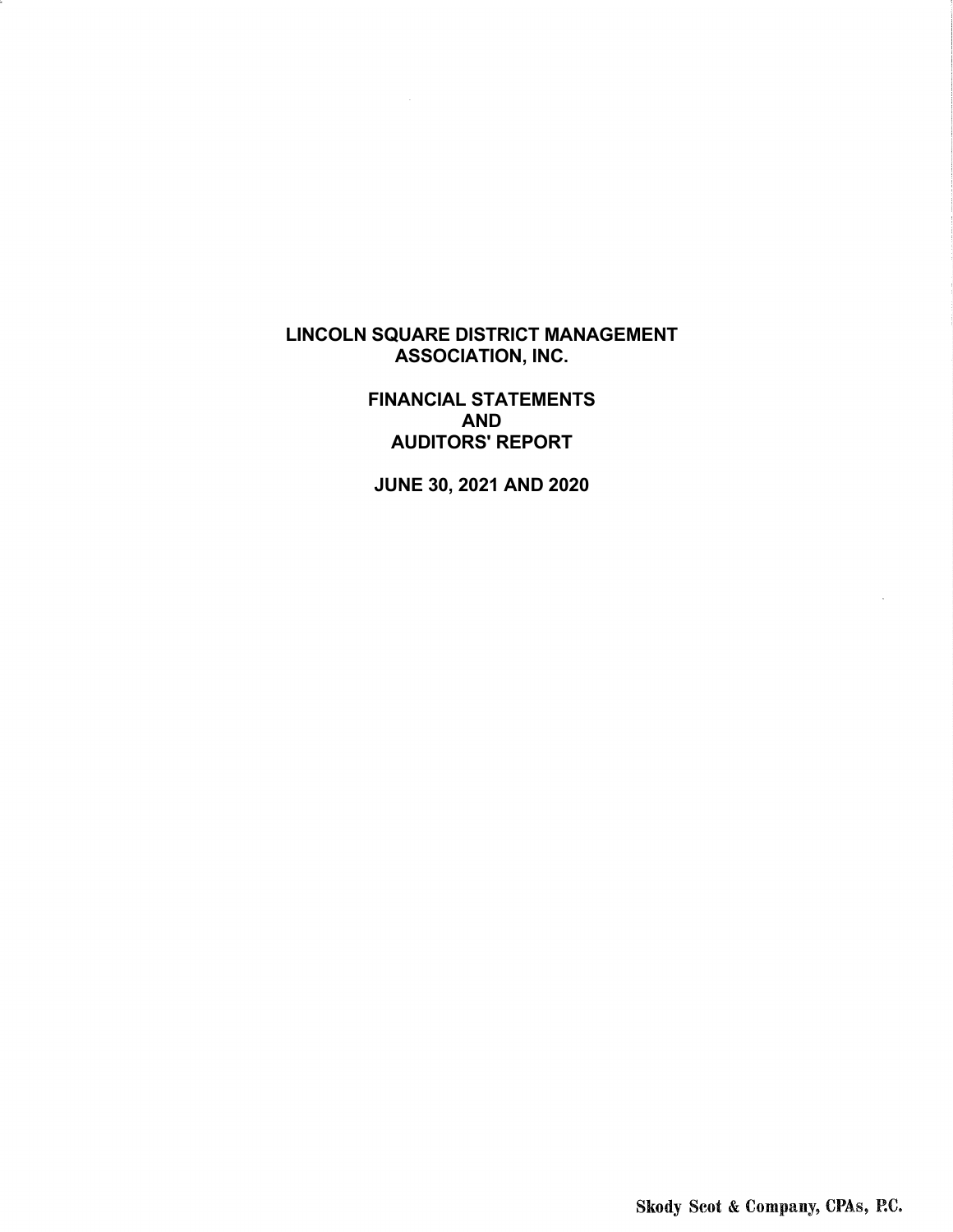# LINCOLN SQUARE DISTRICT MANAGEMENT ASSOCIATION, INC.

## **Index**

|                                                                     | Page   |
|---------------------------------------------------------------------|--------|
| Independent Auditors' Report                                        |        |
| Statements of financial position as of June 30, 2021 and 2020       | 2      |
| Statements of activities for the years ended June 30, 2021 and 2020 | 3      |
| Statement of expenses for the year ended June 30, 2021              | 4      |
| Statement of expenses for the year ended June 30, 2020              | 5      |
| Statements of cash flows for the years ended June 30, 2021 and 2020 | 6      |
| Notes to financial statements                                       | 7 - 12 |
| <b>Supplementary Financial Information</b>                          |        |
| Independent Auditors' Report on Supplementary Information           | 13     |
| Schedule of expenses and budget for the year<br>ended June 30, 2021 | 14     |
|                                                                     |        |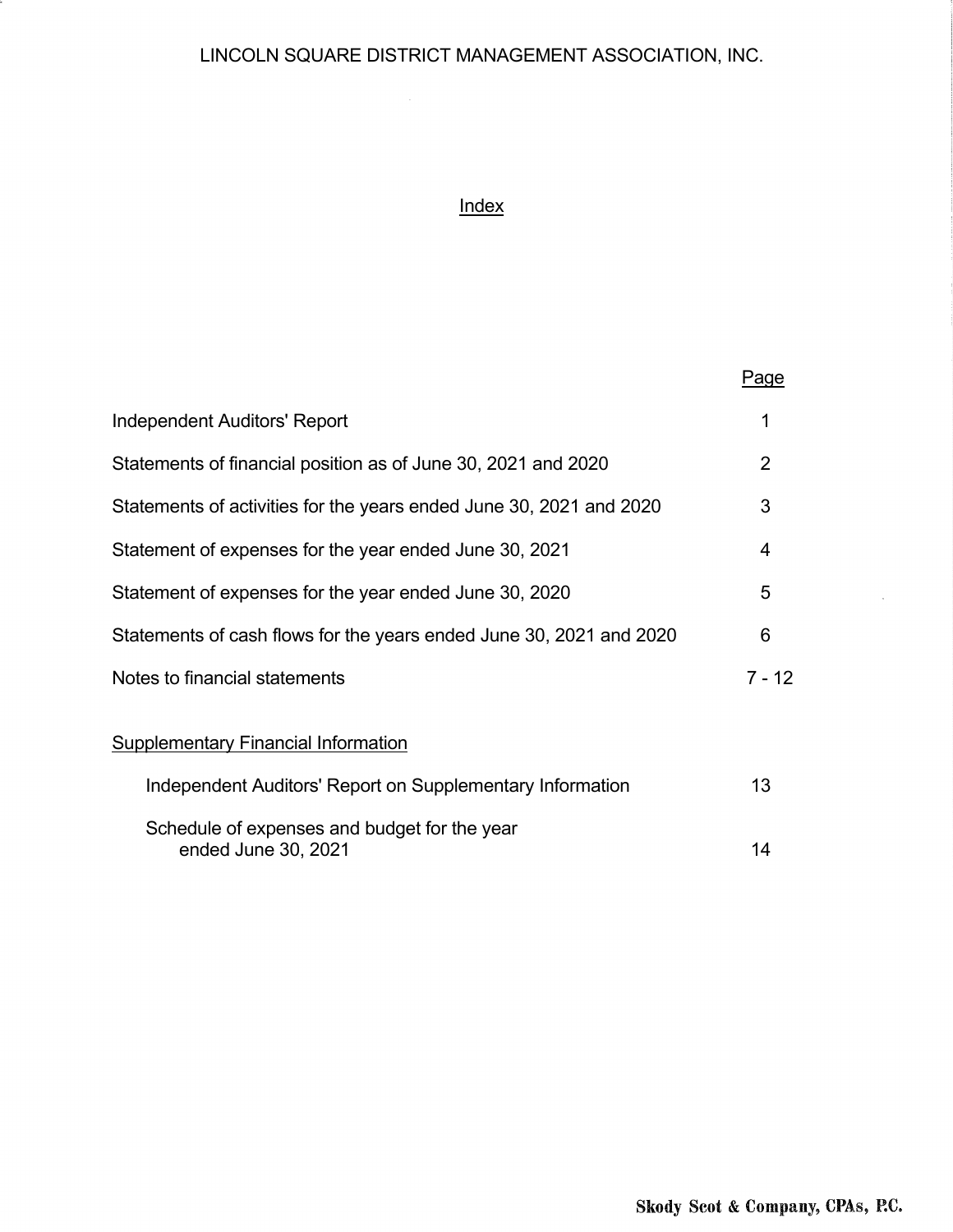

**Skody Scot & Company, CPAs, P.C.** 

520 Eighth Avenue, Suite 2200, New York, NY 10018 • (T) 212-967-1100 • (F) 212-967-2002 www.skodyscot.com

### INDEPENDENT AUDITORS' REPORT

To: The Board of Directors of Lincoln Square District Management Association, Inc.

We have audited the accompanying financial statements of Lincoln Square District Management Association, Inc. (a nonprofit organization), which comprise the statements of financial position as of June 30, 2021 and 2020, and the related statements of activities, expenses, and cash flows for the years then ended, and the related notes to the financial statements.

#### *Management's Responsibility for the Financial Statements*

Management is responsible for the preparation and fair presentation of these financial statements in accordance with accounting principles generally accepted in the United States of America; this includes the design, implementation, and maintenance of internal control relevant to the preparation and fair presentation of financial statements that are free from material misstatement, whether due to fraud or error.

#### *Auditor's Responsibility*

Our responsibility is to express an opinion on these financial statements based on our audits. We conducted our audits in accordance with auditing standards generally accepted in the United States of America. Those standards require that we plan and perform the audit to obtain reasonable assurance about whether the financial statements are free of material misstatement.

An audit involves performing procedures to obtain audit evidence about the amounts and disclosures in the financial statements. The procedures selected depend on the auditor's judgment, including the assessment of the risks of material misstatement of the financial statements, whether due to fraud or error. In making those risk assessments, the auditor considers internal control relevant to the entity's preparation and fair presentation of the financial statements in order to design audit procedures that are appropriate in the circumstances, but not for the purpose of expressing an opinion on the effectiveness of the entity's internal control. Accordingly, we express no such opinion. An audit also includes evaluating the appropriateness of accounting policies used and the reasonableness of significant accounting estimates made by management, as well as evaluating the overall presentation of the financial statements.

We believe that the audit evidence we have obtained is sufficient and appropriate to provide a basis for our audit opinion.

#### *Opinion*

In our opinion, the financial statements referred to above present fairly, in all material respects, the financial position of Lincoln Square District Management Association, Inc. as of June 30, 2021 and 2020, and the changes in its net assets and its cash flows for the years then ended in accordance with accounting principles generally accepted in the United States of America.

*Skody Scot & Company, CPAS, P.C.* 

New York, NY<br>November 29, 2021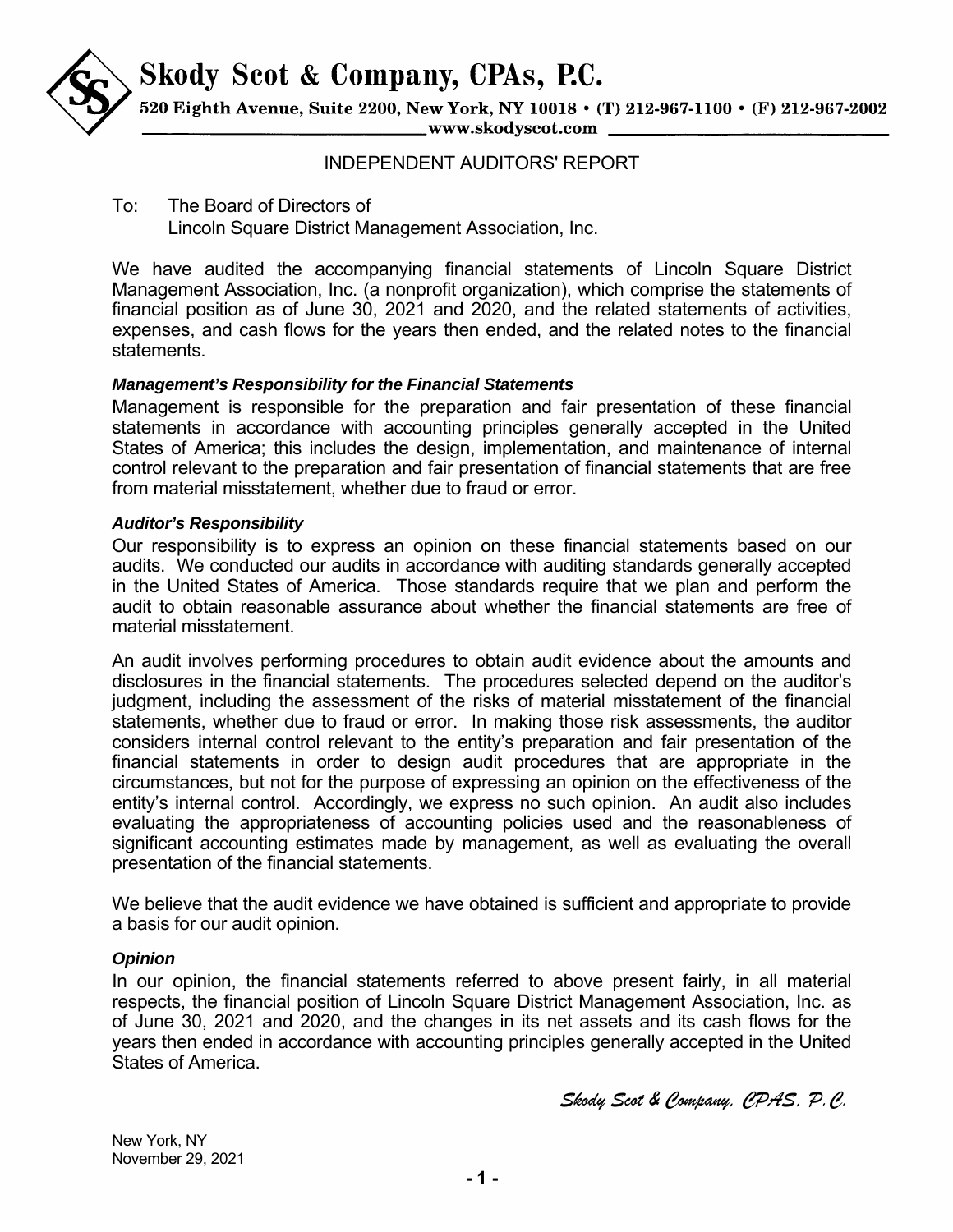## **STATEMENTS OF FINANCIAL POSITION JUNE 30, 2021 AND 2020 LINCOLN SQUARE DISTRICT MANAGEMENT ASSOCIATION, INC.**

|                                                                                                                          | 2021                                                     | 2020                                                    |
|--------------------------------------------------------------------------------------------------------------------------|----------------------------------------------------------|---------------------------------------------------------|
| <b>ASSETS</b>                                                                                                            |                                                          |                                                         |
| Cash and cash equivalents<br>Prepaid expenses<br>Property and equipment, net<br>Security deposits<br><b>Total assets</b> | \$2,249,209<br>7,570<br>112,743<br>26,974<br>\$2,396,496 | \$1,721,027<br>7,570<br>74,547<br>26,974<br>\$1,830,118 |
|                                                                                                                          |                                                          |                                                         |
| <b>LIABILITIES AND NET ASSETS</b>                                                                                        |                                                          |                                                         |
| Liabilities:<br>Accounts payable and accrued expenses<br>Refundable advances<br><b>Total liabilities</b>                 | \$<br>254,697<br>10,000<br>264,697                       | \$<br>155,724<br>25,000<br>180,724                      |
| Commitments and contingencies (see notes)                                                                                |                                                          |                                                         |
| <b>Net Assets:</b><br>Without donor restrictions<br>With donor restrictions                                              | 1,747,167<br>384,632                                     | 1,271,875<br>377,519                                    |
| <b>Total net assets</b>                                                                                                  | 2,131,799                                                | 1,649,394                                               |
| Total liabilities and net assets                                                                                         | \$2,396,496                                              | 1,830,118<br>\$                                         |

**See accompanying notes to the financial statements.**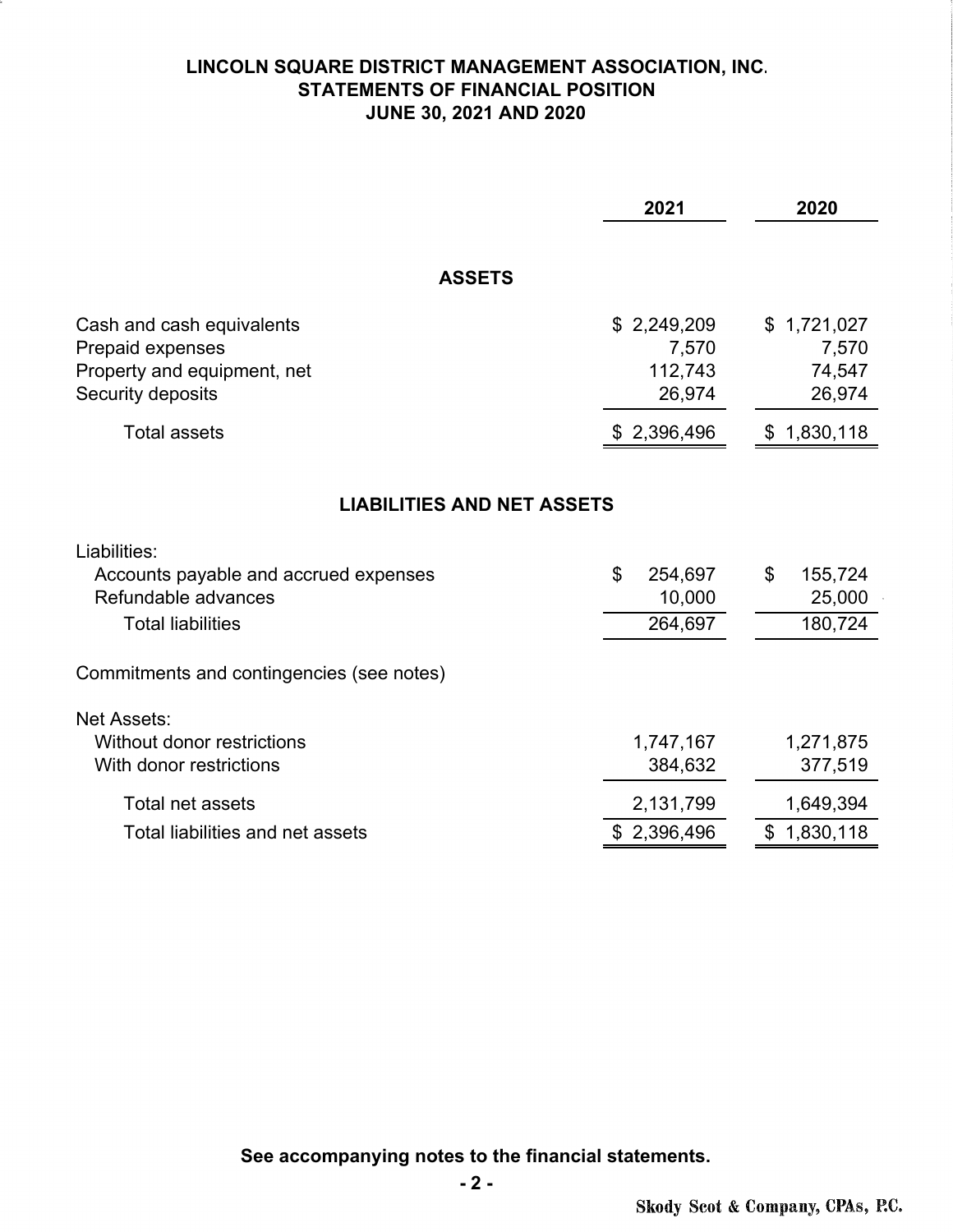#### **LINCOLN SQUARE DISTRICT MANAGEMENT ASSOCIATION, INC. STATEMENTS OF ACTIVITIES YEARS ENDED JUNE 30, 2021 AND 2020**

|                                                                               | 2021 |                      |    |                          | 2020 |              |    |                      |                           |                          |    |              |
|-------------------------------------------------------------------------------|------|----------------------|----|--------------------------|------|--------------|----|----------------------|---------------------------|--------------------------|----|--------------|
|                                                                               |      | <b>Without Donor</b> |    | <b>With Donor</b>        |      |              |    | <b>Without Donor</b> |                           | <b>With Donor</b>        |    |              |
|                                                                               |      | <b>Restrictions</b>  |    | <b>Restrictions</b>      |      | <b>Total</b> |    | <b>Restrictions</b>  |                           | <b>Restrictions</b>      |    | <b>Total</b> |
| <b>Support and Revenues:</b>                                                  |      |                      |    |                          |      |              |    |                      |                           |                          |    |              |
| Assessment revenue                                                            | \$   | 2,850,000            | \$ |                          | \$   | 2,850,000    | \$ | 2,850,000            | $\boldsymbol{\mathsf{S}}$ | $\overline{\phantom{0}}$ | \$ | 2,850,000    |
| Government grants                                                             |      | 18,256               |    |                          |      | 18,256       |    | 132,187              |                           |                          |    | 132,187      |
| Contributions                                                                 |      | 186,370              |    | 7,113                    |      | 193,483      |    | 410,586              |                           |                          |    | 410,586      |
| Contributions in-kind                                                         |      | 63,000               |    |                          |      | 63,000       |    | 358,945              |                           |                          |    | 358,945      |
| Interest income                                                               |      | 411                  |    |                          |      | 411          |    | 628                  |                           |                          |    | 628          |
| Net assets released from restriction:<br>Satisfaction of purpose restrictions |      |                      |    |                          |      |              |    | 16,229               |                           | (16, 229)                |    |              |
| Total support and revenues                                                    |      | 3,118,037            |    | 7,113                    |      | 3,125,150    |    | 3,768,575            |                           | (16, 229)                |    | 3,752,346    |
| <b>Expenses:</b>                                                              |      |                      |    |                          |      |              |    |                      |                           |                          |    |              |
| Program expenses:                                                             |      |                      |    |                          |      |              |    |                      |                           |                          |    |              |
| Marketing and promotion                                                       |      | 334,197              |    |                          |      | 334,197      |    | 969,997              |                           |                          |    | 969,997      |
| Safety                                                                        |      | 639,172              |    |                          |      | 639,172      |    | 561,775              |                           |                          |    | 561,775      |
| Sanitation                                                                    |      | 795,705              |    |                          |      | 795,705      |    | 943,173              |                           |                          |    | 943,173      |
| Public improvements                                                           |      | 342,412              |    |                          |      | 342,412      |    | 326,778              |                           |                          |    | 326,778      |
| Total program expenses                                                        |      | 2,111,486            |    | $\overline{\phantom{0}}$ |      | 2,111,486    |    | 2,801,723            |                           |                          |    | 2,801,723    |
| Management and general                                                        |      | 399,786              |    |                          |      | 399,786      |    | 388,419              |                           |                          |    | 388,419      |
| Fundraising                                                                   |      | 131,473              |    |                          |      | 131,473      |    | 145,043              |                           |                          |    | 145,043      |
| Total expenses                                                                |      | 2,642,745            |    |                          |      | 2,642,745    |    | 3,335,185            |                           |                          |    | 3,335,185    |
| Increase/(decrease) in net assets                                             |      | 475,292              |    | 7,113                    |      | 482,405      |    | 433,390              |                           | (16, 229)                |    | 417,161      |
| Net assets, beginning of year                                                 |      | 1,271,875            |    | 377,519                  |      | 1,649,394    |    | 838,485              |                           | 393,748                  |    | 1,232,233    |
| Net assets, end of year                                                       | \$   | 1,747,167            | \$ | 384,632                  | \$   | 2,131,799    | \$ | 1,271,875            | \$                        | 377,519                  | \$ | 1,649,394    |

**See accompanying notes to the financial statements.**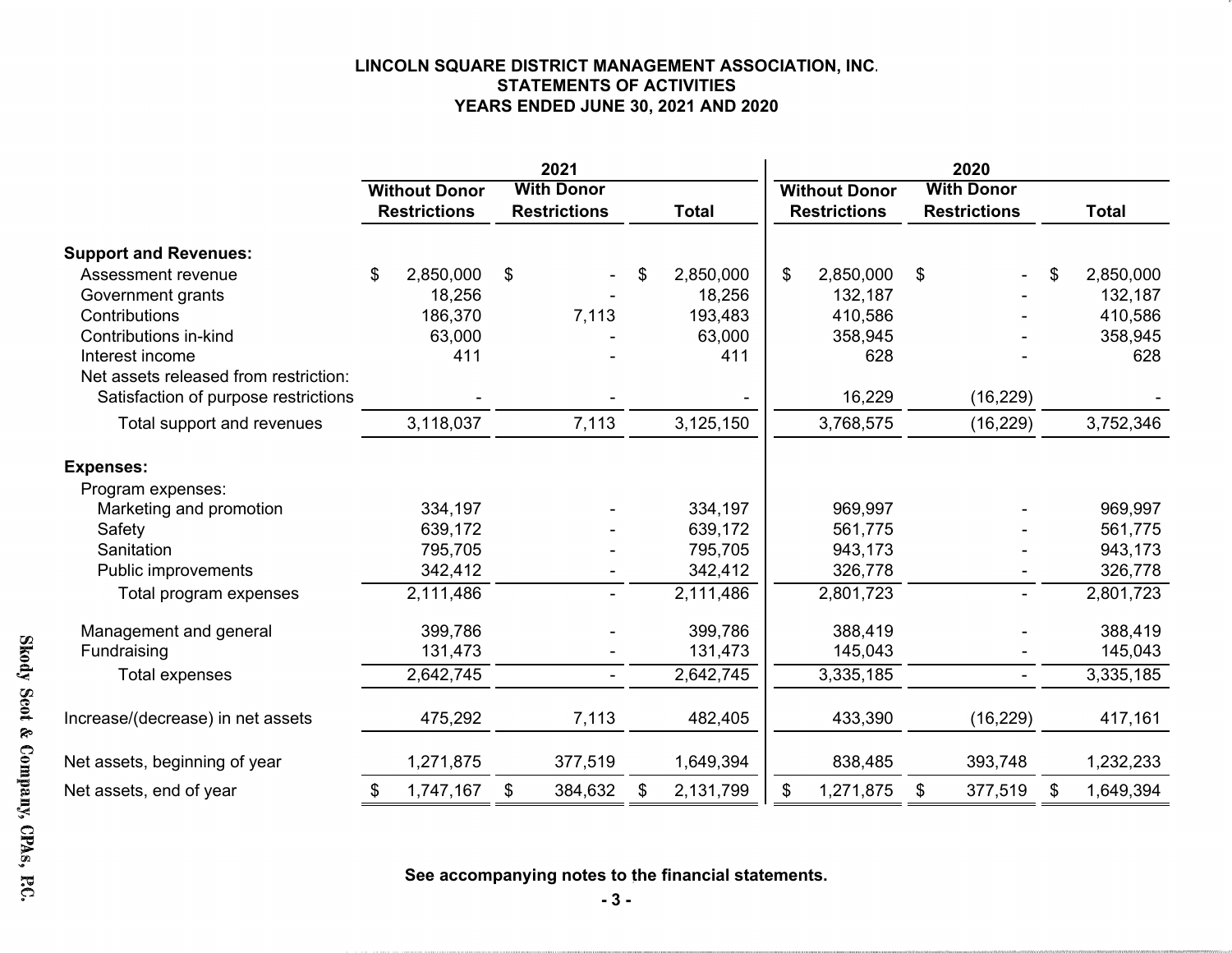#### **STATEMENT OF EXPENSESYEAR ENDED JUNE 30, 2021 LINCOLN SQUARE DISTRICT MANAGEMENT ASSOCIATION, INC.**

|                               | <b>Program Expenses</b> |           |            |     | <b>Supporting Services</b> |                         |              |              |               |
|-------------------------------|-------------------------|-----------|------------|-----|----------------------------|-------------------------|--------------|--------------|---------------|
|                               | Marketing &             |           |            |     | Public                     | Total                   | Management   |              | Total         |
|                               | Promotion               | Safety    | Sanitation |     | Improvements               | Program                 | and General  | Fundraising  | Expenses      |
| Personnel costs:              |                         |           |            |     |                            |                         |              |              |               |
| Management salaries           | 100,834<br>\$           | \$138,249 | \$138,249  | \$. | 132,900                    | 510,232<br>$\mathbb{S}$ | \$<br>82,974 | 82,975<br>\$ | 676,181<br>\$ |
| <b>Staff salaries</b>         | 70,831                  |           |            |     | 12,379                     | 83,210                  | 24,046       | 30,055       | 137,311       |
| Payroll taxes and benefits    | 28,965                  | 24,754    | 24,737     |     | 28,775                     | 107,231                 | 18,415       | 18,038       | 143,684       |
| <b>Outside contractors</b>    | 46,700                  | 451,741   | 608,533    |     | 153,982                    | 1,260,956               |              | 405          | 1,261,361     |
| Total personnel costs         | 247,330                 | 614,744   | 771,519    |     | 328,036                    | 1,961,629               | 125,435      | 131,473      | 2,218,537     |
| Direct expenses:              |                         |           |            |     |                            |                         |              |              |               |
| Depreciation and amortization | 12,500                  |           |            |     |                            | 12,500                  | 11,804       |              | 24,304        |
| Insurance                     |                         |           |            |     |                            |                         | 10,445       |              | 10,445        |
| <b>Rent and utilities</b>     |                         | 24,000    | 24,000     |     |                            | 48,000                  | 125,258      |              | 173,258       |
| Office expenses               |                         |           |            |     |                            |                         | 34,569       |              | 34,569        |
| Postage and messengers        |                         |           |            |     |                            |                         | 1,021        |              | 1,021         |
| Professional fees             |                         |           |            |     |                            |                         | 70,360       |              | 70,360        |
| Project expenses              | 74,117                  |           |            |     | 2,687                      | 76,804                  |              |              | 76,804        |
| Supplies and equipment        | 250                     | 428       | 186        |     | 11,689                     | 12,553                  | 7,609        |              | 20,162        |
| Telephone                     |                         |           |            |     |                            |                         | 13,285       |              | 13,285        |
| Total direct expenses         | 86,867                  | 24,428    | 24,186     |     | 14,376                     | 149,857                 | 274,351      |              | 424,208       |
| Total expenses                | 334,197                 | \$639,172 | \$795,705  |     | 342,412                    | \$2,111,486             | 399,786      | \$131,473    | \$2,642,745   |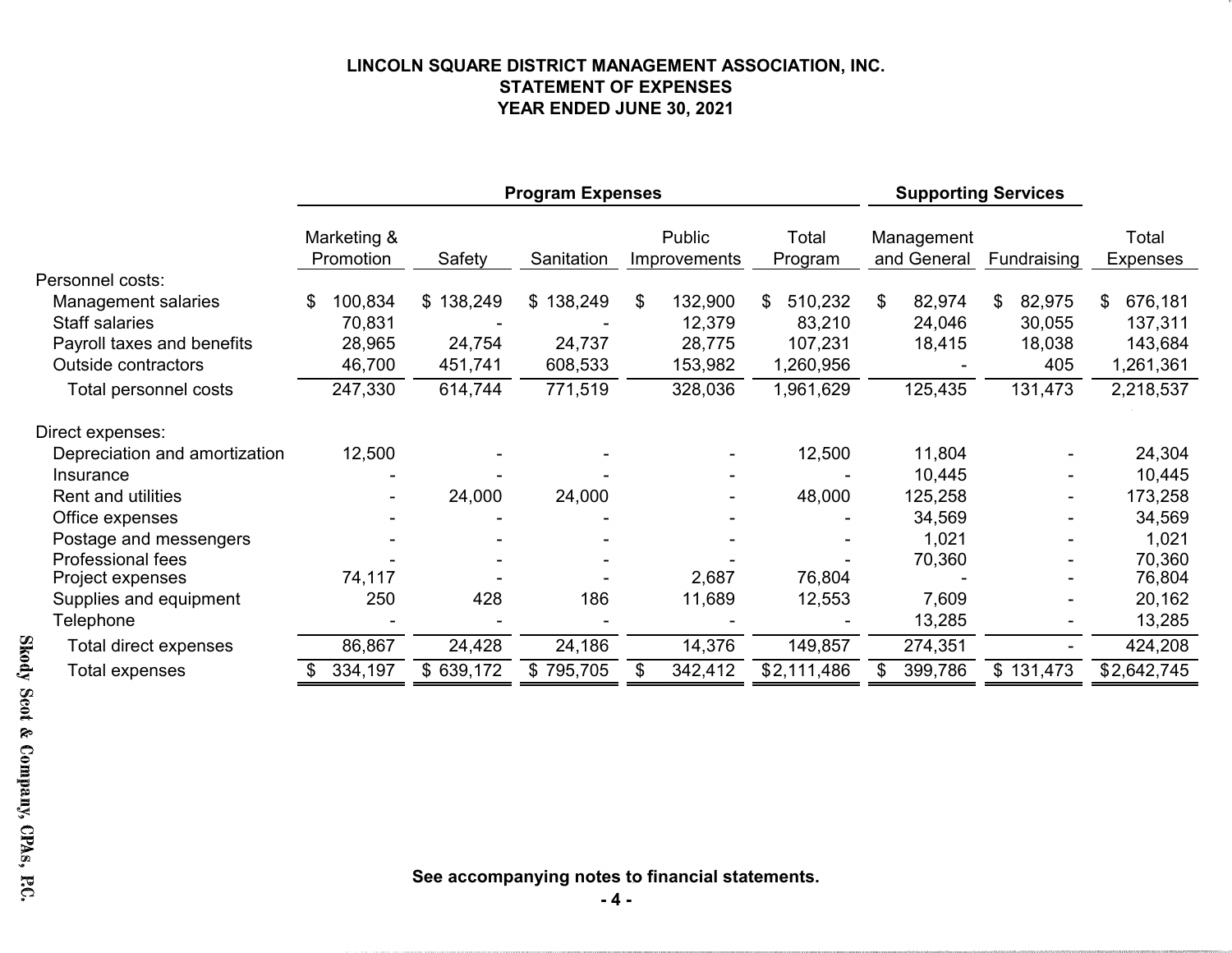#### **STATEMENT OF EXPENSESYEAR ENDED JUNE 30, 2020 LINCOLN SQUARE DISTRICT MANAGEMENT ASSOCIATION, INC.**

|                               | <b>Program Expenses</b> |           |            |    | <b>Supporting Services</b> |               |    |             |                |                 |
|-------------------------------|-------------------------|-----------|------------|----|----------------------------|---------------|----|-------------|----------------|-----------------|
|                               | Marketing &             |           |            |    | Public                     | Total         |    | Management  |                | Total           |
|                               | Promotion               | Safety    | Sanitation |    | Improvements               | Program       |    | and General | Fundraising    | <b>Expenses</b> |
| Personnel costs:              |                         |           |            |    |                            |               |    |             |                |                 |
| Management salaries           | 119,034                 | \$144,643 | \$137,254  | \$ | 104,255                    | 505,186<br>\$ | \$ | 93,075      | \$100,465      | 698,726<br>\$   |
| <b>Staff salaries</b>         | 84,545                  | 2,241     | 2,241      |    | 9,020                      | 98,047        |    | 31,672      | 24,697         | 154,416         |
| Payroll taxes and benefits    | 31,482                  | 24,485    | 23,125     |    | 17,198                     | 96,290        |    | 24,797      | 19,476         | 140,563         |
| <b>Outside contractors</b>    | 32,583                  | 364,578   | 768,068    |    | 174,971                    | 1,340,200     |    |             | 405            | 1,340,605       |
| Total personnel costs         | 267,644                 | 535,947   | 930,688    |    | 305,444                    | 2,039,723     |    | 149,544     | 145,043        | 2,334,310       |
| Direct expenses:              |                         |           |            |    |                            |               |    |             |                |                 |
| Depreciation and amortization |                         |           |            |    |                            |               |    | 11,804      |                | 11,804          |
| Insurance                     |                         |           |            |    |                            |               |    | 12,623      | $\blacksquare$ | 12,623          |
| <b>Rent and utilities</b>     |                         | 24,000    | 12,000     |    |                            | 36,000        |    | 84,944      |                | 120,944         |
| Office expenses               |                         |           |            |    |                            |               |    | 43,105      |                | 43,105          |
| Postage and messengers        |                         |           |            |    |                            |               |    | 7,390       |                | 7,390           |
| <b>Professional fees</b>      |                         |           |            |    |                            |               |    | 59,274      |                | 59,274          |
| Project expenses              | 691,096                 |           |            |    | 85                         | 691,181       |    |             |                | 691,181         |
| Supplies and equipment        | 11,257                  | 1,828     | 485        |    | 21,249                     | 34,819        |    | 11,844      |                | 46,663          |
| Telephone                     |                         |           |            |    |                            |               |    | 7,891       |                | 7,891           |
| Total direct expenses         | 702,353                 | 25,828    | 12,485     |    | 21,334                     | 762,000       |    | 238,875     | $\blacksquare$ | 1,000,875       |
| Total expenses                | 969,997                 | \$561,775 | \$943,173  |    | 326,778                    | \$2,801,723   |    | 388,419     | \$145,043      | \$3,335,185     |
|                               |                         |           |            |    |                            |               |    |             |                |                 |

**See accompanying notes to financial statements.**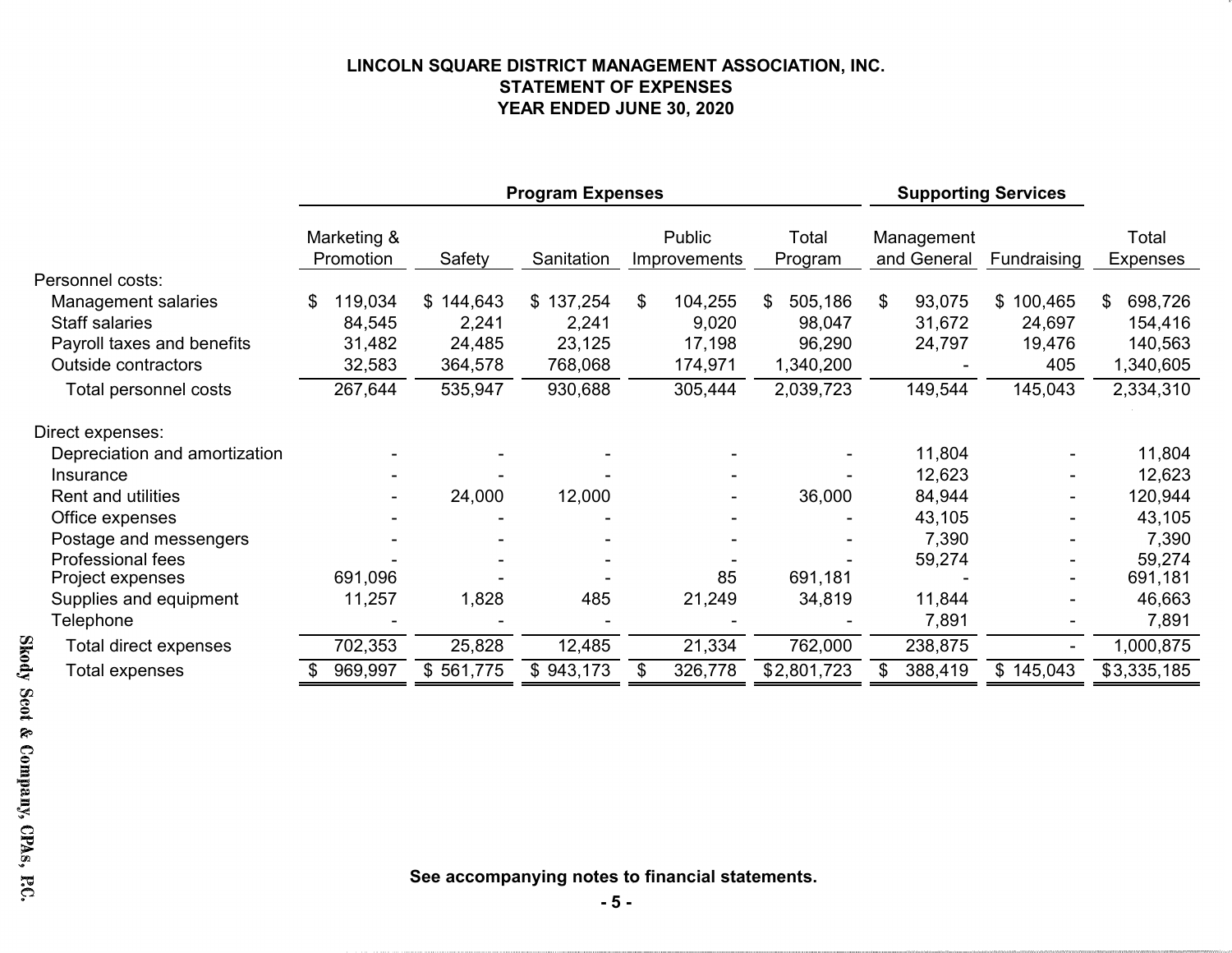## **STATEMENTS OF CASH FLOWS YEARS ENDED JUNE 30, 2021 AND 2020 LINCOLN SQUARE DISTRICT MANAGEMENT ASSOCIATION, INC.**

|                                                                                                                                                                                                                                                           | 2021                          | 2020                                                    |
|-----------------------------------------------------------------------------------------------------------------------------------------------------------------------------------------------------------------------------------------------------------|-------------------------------|---------------------------------------------------------|
| Cash flows from operating activities:                                                                                                                                                                                                                     |                               |                                                         |
| Increase/(decrease) in net assets                                                                                                                                                                                                                         | \$<br>482,405                 | \$<br>417,161                                           |
| Adjustments for non-cash items<br>included in operating activities:<br>Depreciation and amortization                                                                                                                                                      | 24,304                        | 11,804                                                  |
| Changes in assets and liabilities:<br>Accounts payable and accrued expenses<br>Refundable advances<br>Deferred rent<br>Prepaid expenses<br>Security deposits<br>Net cash provided/(used) by operating activities<br>Cash flows from investing activities: | 98,973<br>(15,000)<br>590,682 | 4,644<br>(5,000)<br>(16, 701)<br>3<br>17,404<br>429,315 |
| Purchase of property and equipment<br>Net cash provided/(used) by investing activities                                                                                                                                                                    | (62, 500)<br>(62, 500)        | (23, 267)<br>(23, 267)                                  |
| Cash flows from financing activities                                                                                                                                                                                                                      |                               |                                                         |
| Net increase/(decrease) in cash and cash equivalents                                                                                                                                                                                                      | 528,182                       | 406,048                                                 |
| Cash and cash equivalents, at beginning of year                                                                                                                                                                                                           | 1,721,027                     | 1,314,979                                               |
| Cash and cash equivalents, at end of year                                                                                                                                                                                                                 | \$2,249,209                   | \$1,721,027                                             |

**See accompanying notes to the financial statements.**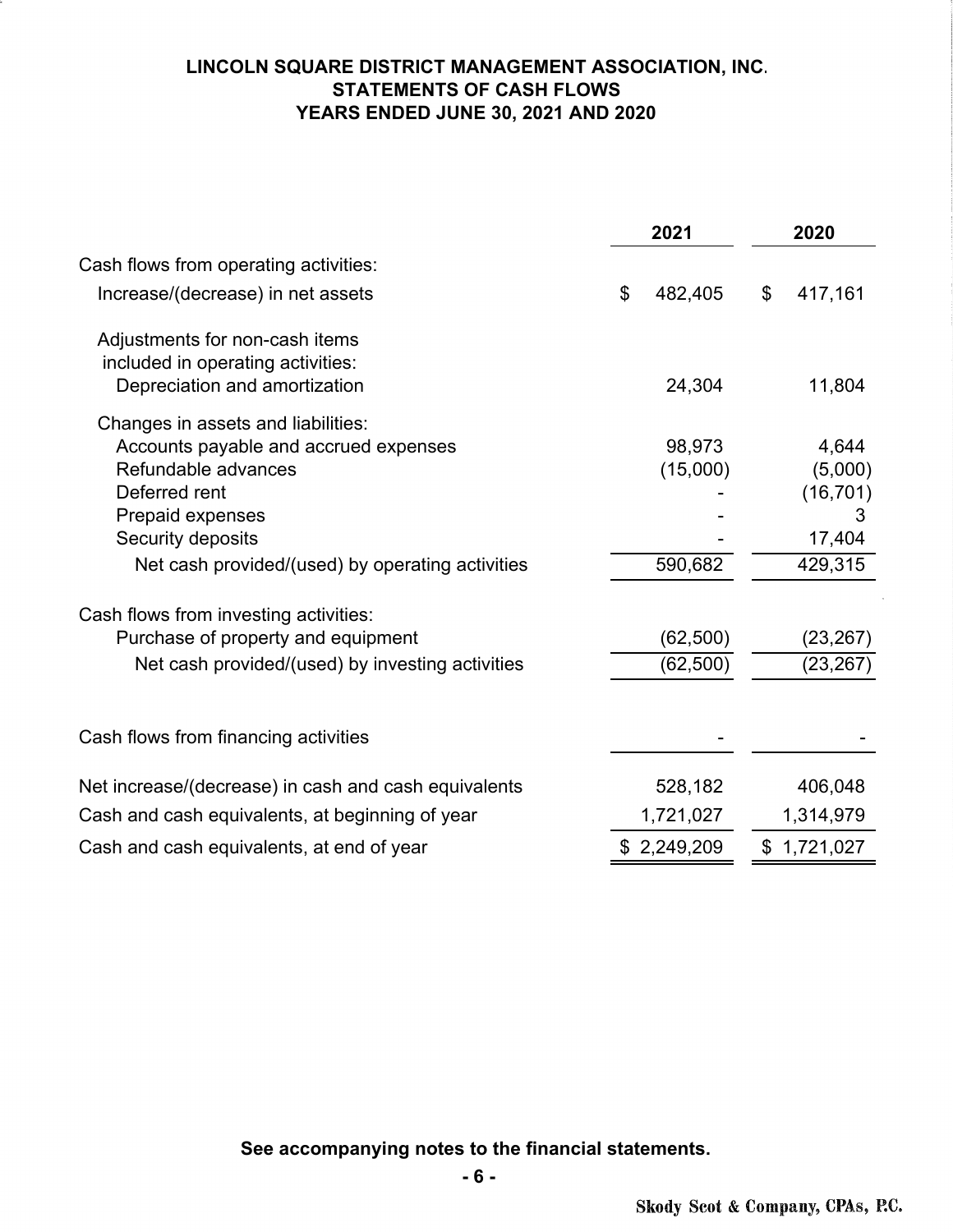#### Note 1 - Summary of Significant Accounting Policies

### The Association

 Lincoln Square District Management Association, Inc. (Association), a not-for-profit organization, was incorporated in the State of New York on December 6, 1996. The Association is exempt from income taxes under Section 501(c)(3) of the Internal Revenue Code. Accordingly, no provision for federal, state or local income taxes has been recorded. The Association does not believe its financial statements contain any uncertain tax positions. The Association primarily receives its support from a real estate special assessment levied by The City of New York (City) on properties located in the Lincoln Square Business Improvement District (BID). The BID's boundaries are approximately Broadway from  $58<sup>th</sup>$  Street to  $70<sup>th</sup>$  Street, and Columbus Avenue from  $60<sup>th</sup>$  Street to  $68<sup>th</sup>$ Street, as well as two blocks on Central Park West and the east side of Amsterdam Avenue from  $60<sup>th</sup>$  to  $70<sup>th</sup>$  streets.

The Association's programs (as initially disclosed in the district plan) include the following: Safety - providing increased public security and general assistance through a combination of uniformed security officers/ambassadors and a working relationship with the New York City Police Department; Sanitation - maintaining clean streets/curbs/sidewalks and garbage removal; Marketing & Promotion - promoting the district to residents and tourists and to retain and develop prospective businesses; and Public Improvements - improving the overall appearance of the district through a combination of beautification and other projects.

As part of its commitment to social services, the BID's sanitation and area maintenance program includes utilizing the services of Goddard Riverside Community Center's Green Keepers, a training program for the formerly homeless, who are under contract with the BID to clean the malls five days a week.

#### Basis of Accounting

 The financial statements of the Association have been prepared on the accrual basis of accounting and accordingly reflect all significant receivables, payables, and other liabilities.

### Use of Estimates

 Management uses estimates and assumptions in preparing the financial statements. Those estimates and assumptions affect the reported amounts of assets and liabilities, the disclosure of contingent assets and liabilities, and the reported revenues and expenses. Actual results could differ from those estimates.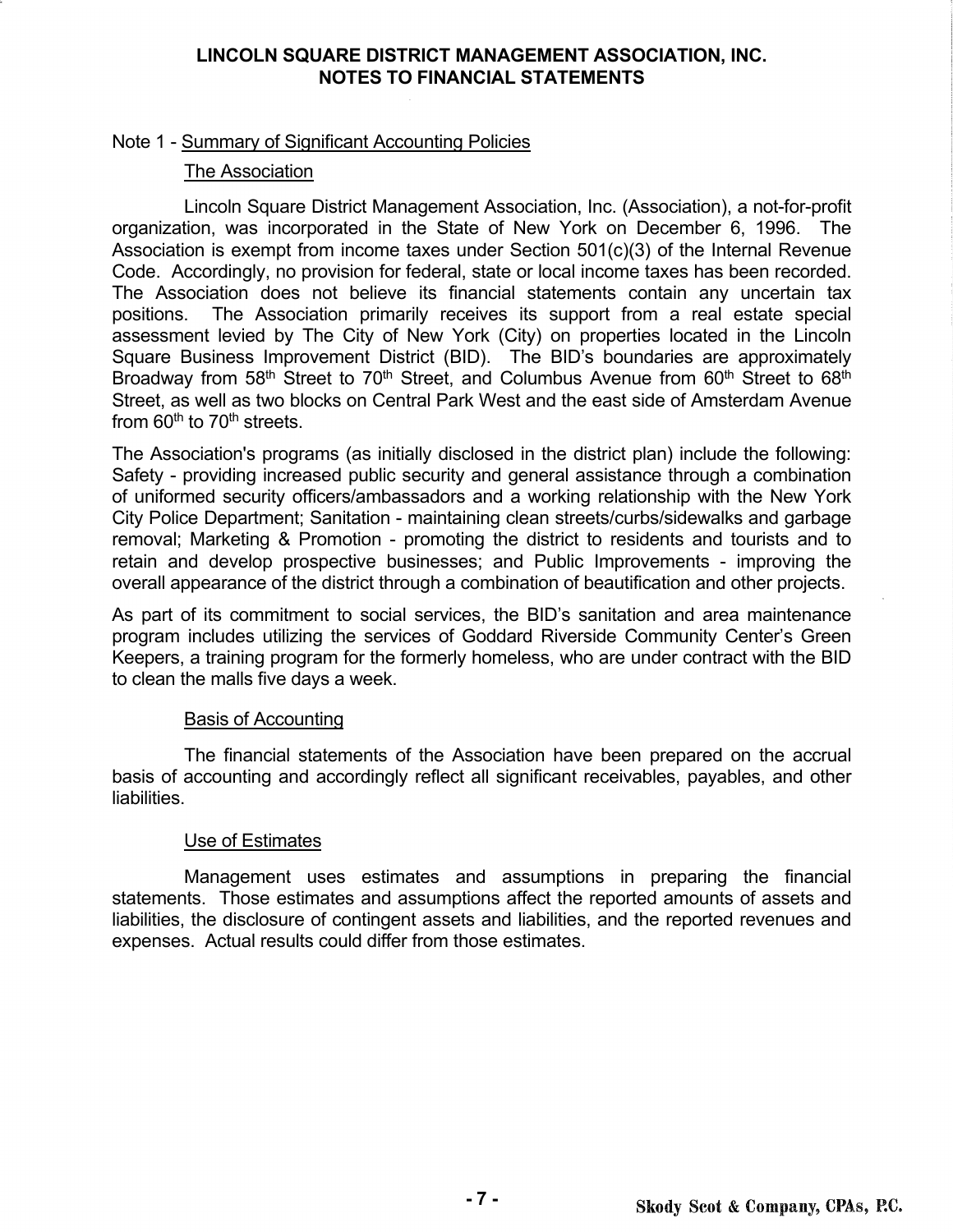#### Note 1 - Summary of Significant Accounting Policies (Continued)

### Cash Equivalents

 For the purposes of the statements of financial position and the statements of cash flows, the Association considers as cash equivalents money market funds and all highly liquid resources, such as investments in certificates of deposits and treasury bills, with an original maturity to the Association of three months or less.

#### Property and Equipment

 The Association capitalizes certain property and equipment with estimated lives of three years or more. Property and equipment are stated at cost, less accumulated depreciation and amortization. Depreciation of furniture and equipment is computed by the straight-line method over estimated useful lives ranging from three to ten years. Leasehold improvements are amortized by the straight-line method over the life of the improvement or the term of the lease, whichever is shorter. Expenditures for repairs and maintenance are charged as an expense, and major renewals and betterments are capitalized.

#### Net Assets

 Net assets, revenue, gains and losses are classified based on the existence or absence of donor or grantor-imposed restrictions. Accordingly, net assets and changes therein are classified and reported as follows:

Net Assets Without Donor Restrictions – Net assets available for use in general operations and not subject to donor (or certain grantor) restrictions. This classification includes net assets designated by the board or management for a specified purpose.

Net Assets With Donor Restrictions – Net assets subject to donor (or certain grantor) imposed restrictions. Some donor-imposed restrictions are temporary in nature, such as those that will be met by the passage of time or other events specified by the donor. Other donor-imposed restrictions are perpetual in nature (endowment), where the donor stipulates that resources be maintained in perpetuity.

### Expense Allocation

 The costs of providing various programs and other activities have been summarized on a functional basis in the statements of activities and in the statements of expenses. Accordingly, certain costs have been allocated among the programs and supporting services benefited. The Association allocates salaries and related expenses based on estimated time and effort. The Association classifies expenses, which are not directly related to a specific program, as Management and General expenses.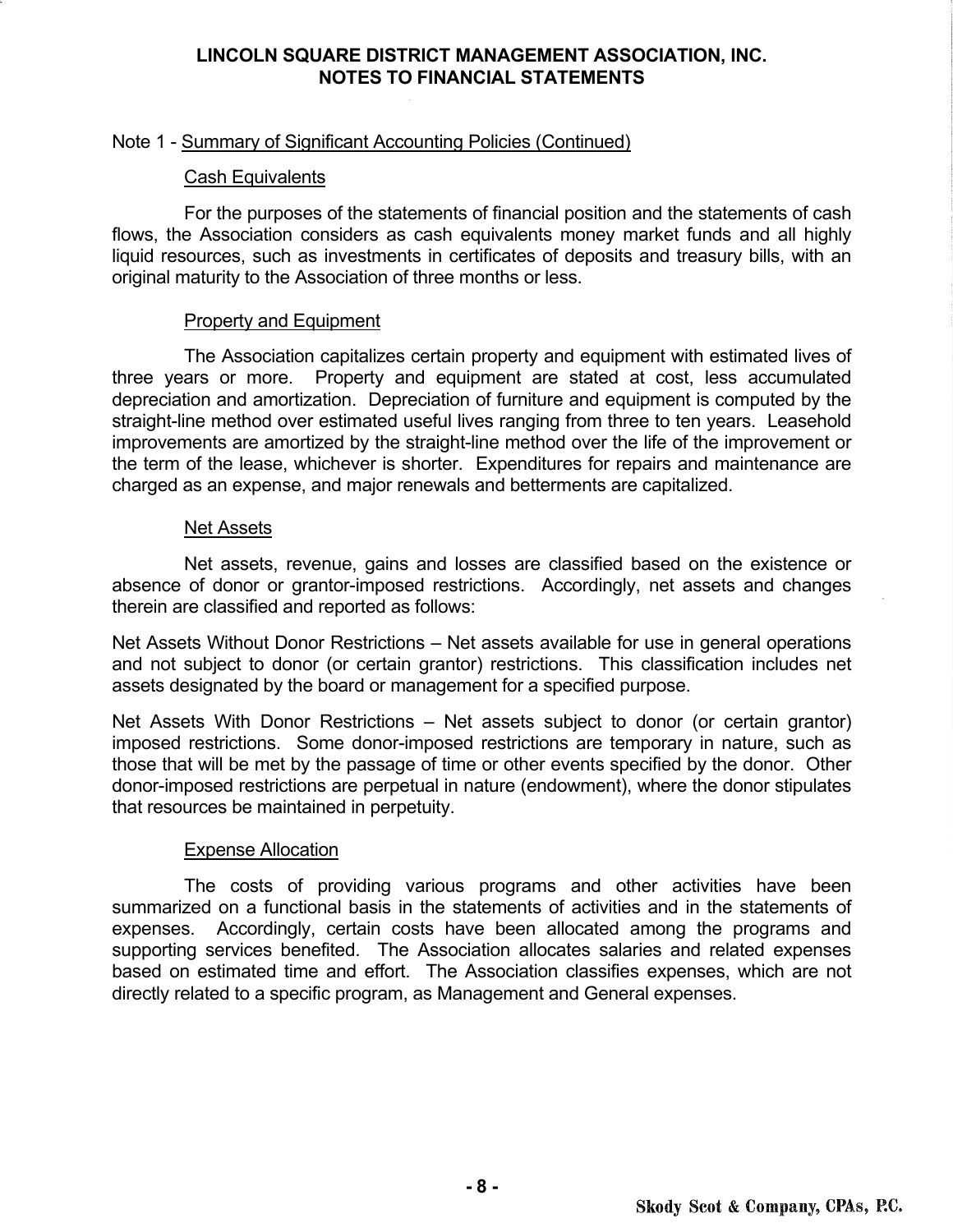#### Note 1 - Summary of Significant Accounting Policies (Continued)

#### Revenue Recognition

 The real estate assessment levied by the City is recorded by the Association when earned. The City remits these assessments to the Association in two installments. An allowance for doubtful accounts is not provided because all assessments are received in the current year. Assessment billing adjustments are corrected in the next billing cycle.

The Association recognizes contributions when cash, noncash assets, or unconditional promises to give are received. Conditional promises to give, which have a measurable performance or other barrier and a right of return, are not recognized until the conditions on which they depend have been met. Amounts received prior to the meeting of these conditions are reported as refundable advances in the statements of financial position. At June 30, 2021 and 2020, contributions totaling \$28,500 and \$44,000, respectively, have not been recognized in the accompanying statements of activities because the conditions on which they depend have not been met. The recognition of these contributions is conditioned upon the Association completing certain program goals in the next fiscal year.

All contributions are considered available for the Association's general programs unless specifically restricted by the donor. Amounts received that are designated for future periods or restricted for a purpose by the donor are reported as support with donor restrictions and increases in net assets with donor restrictions. Contributions received with donor restrictions that are met in the same reporting period are reported as support without donor restrictions and increases in net assets without donor restrictions. When a restriction expires (either a stipulated time period ends or a purpose restriction is accomplished), net assets with donor restrictions are reclassified to net assets without donor restrictions.

The Association received grants from governmental agencies. Depending upon the terms of the grant, it can be either an exchange transaction or a contribution. In accordance with grant provisions, the grant can be an expense reimbursement grant which requires that approved expenses be incurred prior to reimbursement by the grantor. Other grants permit advances of grant funds or full payment of grant funds at the start of the grant. If the grant is an exchange type grant, all unreimbursed expenses, for approved purposes, as of year-end are recorded as receivables and any unexpended advances are recorded as refundable advances. If the grant is a contribution, it is recognized in accordance with the contribution recognition policy described above.

During the year ended June 30, 2020, the Association received \$123,687 of Paycheck Protection Program funds from the U.S. Small Business Administration. Management has determined that the correct model to follow is the grant model and that the purpose-related conditions imposed on the grant were met by year-end. Therefore, the full amount has been recognized as revenue. The amount is included with government grants in the statement of activities for the year ended June 30, 2020.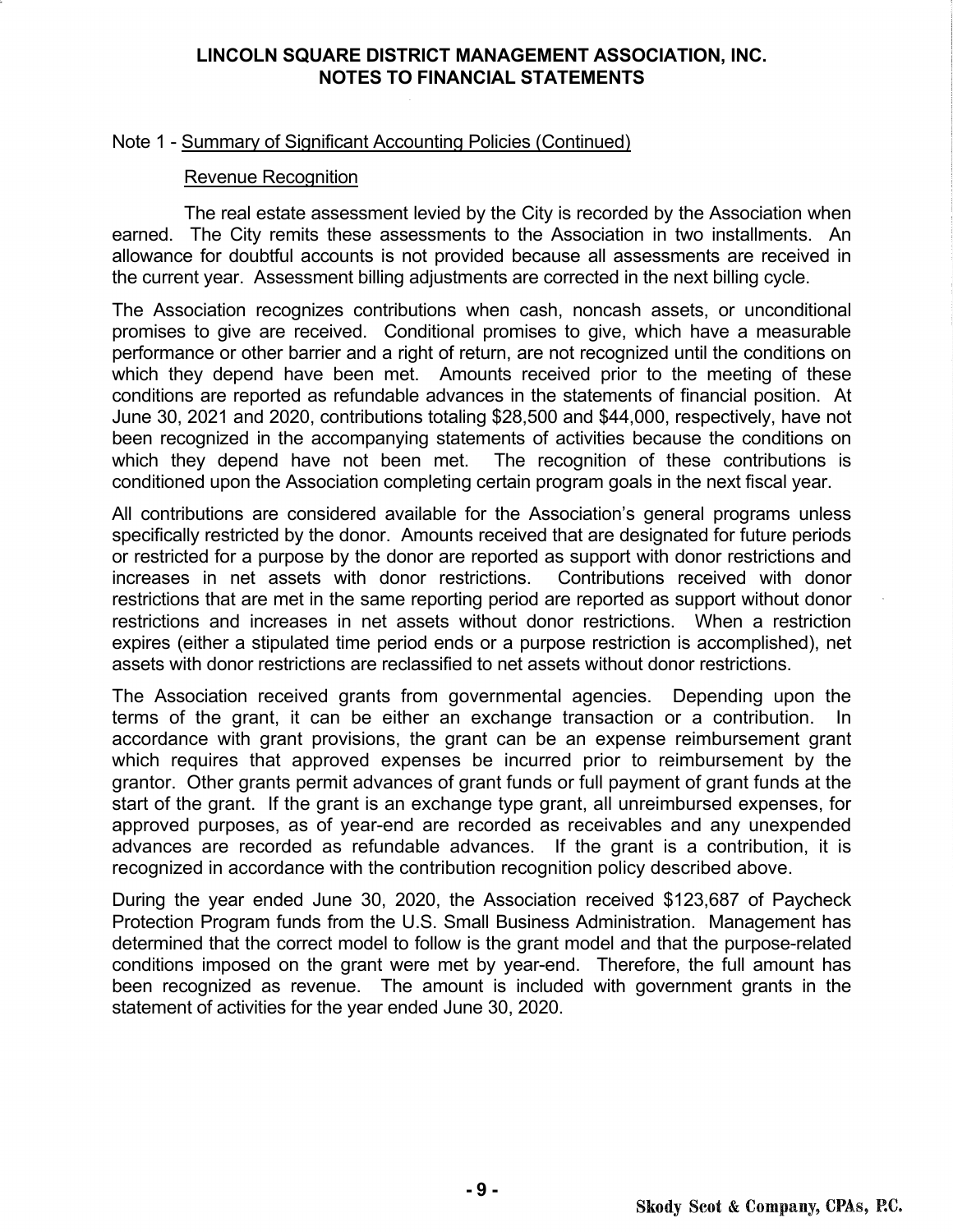### Note 2 - Cash and Cash Equivalents

Cash and cash equivalents consisted of the following at June 30, 2021 and 2020:

|                        | 2021         | 2020        |
|------------------------|--------------|-------------|
| Bank deposits and cash | \$1,994,531  | \$1,466,038 |
| Money market funds     | 254.678      | 254,989     |
|                        | \$ 2,249,209 | \$1,721,027 |

#### Note 3 - Property and Equipment

 Property and equipment by major class consisted of the following at June 30, 2021 and 2020:

| 2021         |   | 2020           |
|--------------|---|----------------|
| \$<br>73,566 | S | 11,066         |
| 22,406       |   | 22,406         |
| 52,879       |   | 52,879         |
| 148,851      |   | 86,351         |
|              |   |                |
| 36,108       |   | <u>11,804)</u> |
| 112.743      |   | 74.547         |
|              |   |                |

### Note 4 - Net Assets With Donor Restrictions

 As of June 30, 2021 and 2020, net assets with donor restrictions are available as follows:

|                                | 2021                  | 2020 |  |
|--------------------------------|-----------------------|------|--|
| Streetscape and beautification | $$384,632$ $$377,519$ |      |  |

### Note 5 - Contributions In-Kind

 Significant services were donated to the Association that meet the criteria for being recognized as contributions in accordance with GAAP. Amounts are reported at their estimated fair market values at the date of donation. For the years ended June 30, 2021 and 2020, in-kind support was provided for the marketing program's Winters Eve event which amounted to \$0 and \$232,945, respectively.

The BID also receives in-kind contributions for landscape contracting and field and administrative offices, which amounted to \$63,000 and \$126,000 for the years ended June 30, 2021 and 2020, respectively.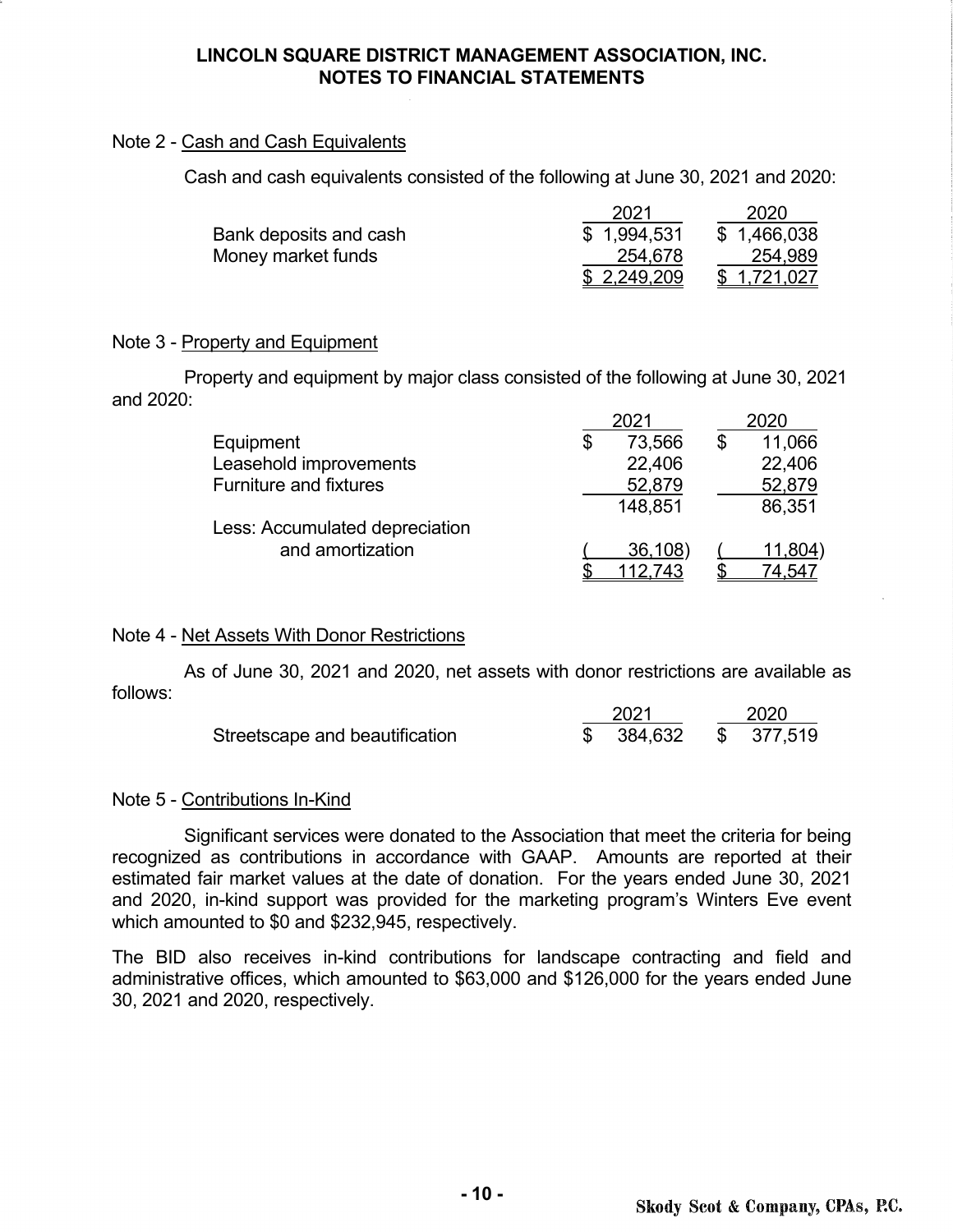#### Note 6 - Pension Plan

 The Association adopted a simplified employee pension plan. The plan allows for the Association to make discretionary contributions based on the participant's salary. Association contributions to the plan amounted to \$35,343 and \$36,653 for the years ended June 30, 2021 and 2020, respectively.

#### Note 7 - Government Grants

 During the years ended June 30, 2021 and 2020, the Association was awarded grants by various governmental entities. Total revenue recognized under the grants amounted to \$18,256 and \$132,187 for the years ended June 30, 2021 and 2020, respectively.

#### Note 8 - Commitments and Contingencies

 The Association leases office space under a non-cancelable operating lease set to expire January 31, 2030. As of June 30, 2021, minimum aggregate annual rentals are as follows:

| Year ended June 30, 2022 |                     | 183,852 |
|--------------------------|---------------------|---------|
| 2023                     |                     | 187,581 |
| 2024                     |                     | 191,386 |
| 2025                     |                     | 200,033 |
| 2026                     |                     | 210,760 |
|                          | 2027 and thereafter | 790,369 |

Note 9 - Concentrations

 The Association maintains its cash and cash equivalents in various accounts with major financial institutions. The Federal Deposit Insurance Corporation (FDIC) insures bank deposits up to \$250,000 per financial institution. At times, the balances of the accounts exceeded insured limits during the years ended June 30, 2021 and 2020.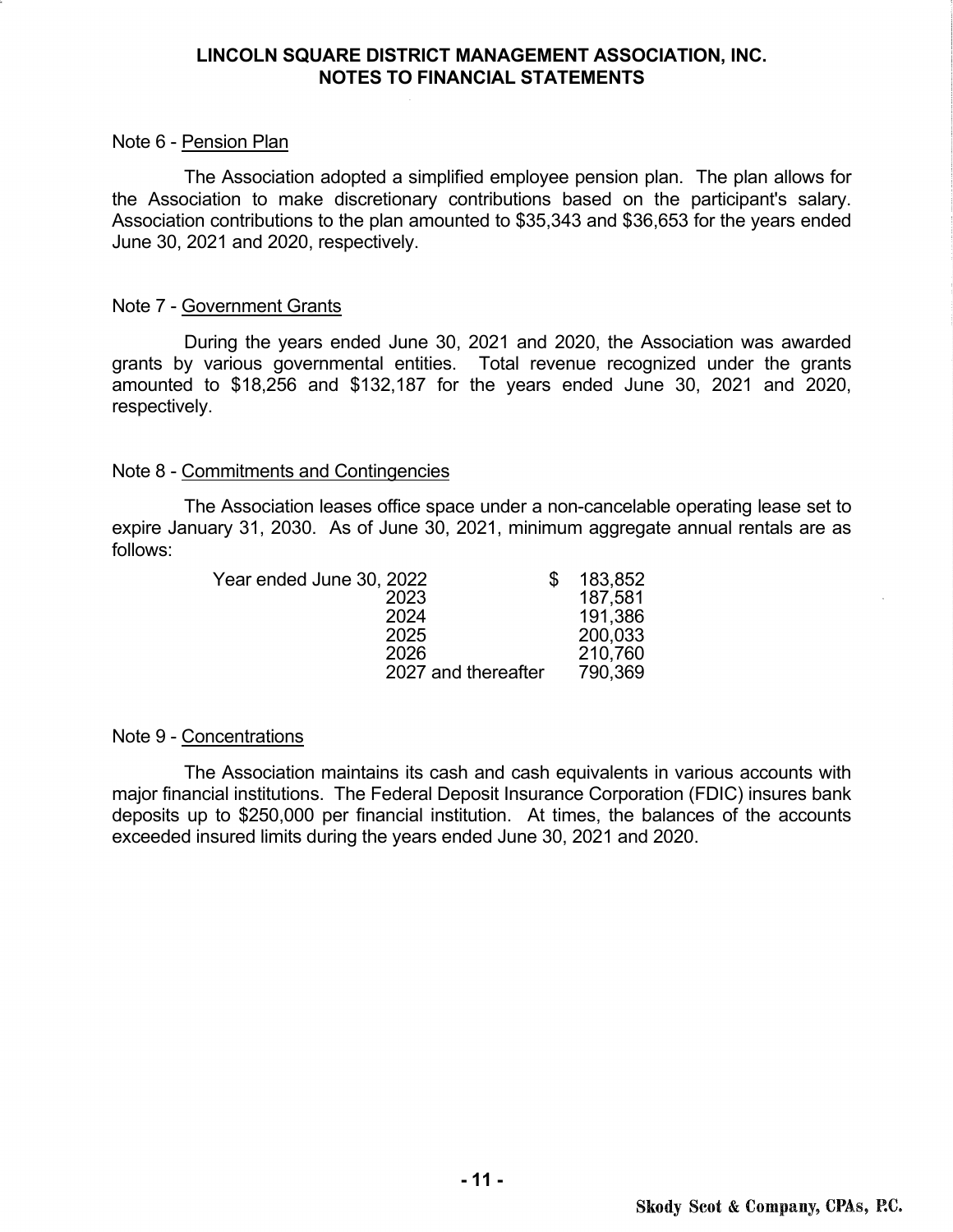#### Note 10 - Liquidity and Availability of Financial Assets

 The Association regularly monitors liquidity required to meet its operating needs and other obligations as they come due. For purposes of analyzing resources available to meet general expenditures over a 12-month period, the Association considers all expenditures related to its ongoing activities to be general expenditures. Amounts available for general expenditures over a 12-month period include donor-restricted amounts that are available for ongoing programmatic and support expenditures.

The following reflects the Association's financial assets, as of June 30, 2021 and 2020, reduced by amounts not available for general use within one year because of contractual, donor-imposed, or internal restrictions and designations:

|                                                                                           | 202                      |                          |
|-------------------------------------------------------------------------------------------|--------------------------|--------------------------|
| Financial assets:<br>Cash and cash equivalents<br><b>Total financial assets</b>           | \$2,249,209<br>2,249,209 | \$1,721,027<br>1,721,027 |
| Less those unavailable for general expenditures<br>within one year                        |                          |                          |
| Financial assets available to meet cash needs<br>for general expenditures within one year | \$2.249.209              |                          |

### Note 11 - Subsequent Events

 Subsequent events were evaluated for potential additional disclosures and corrections through November 29, 2021, which is the date the financial statements were available to be issued.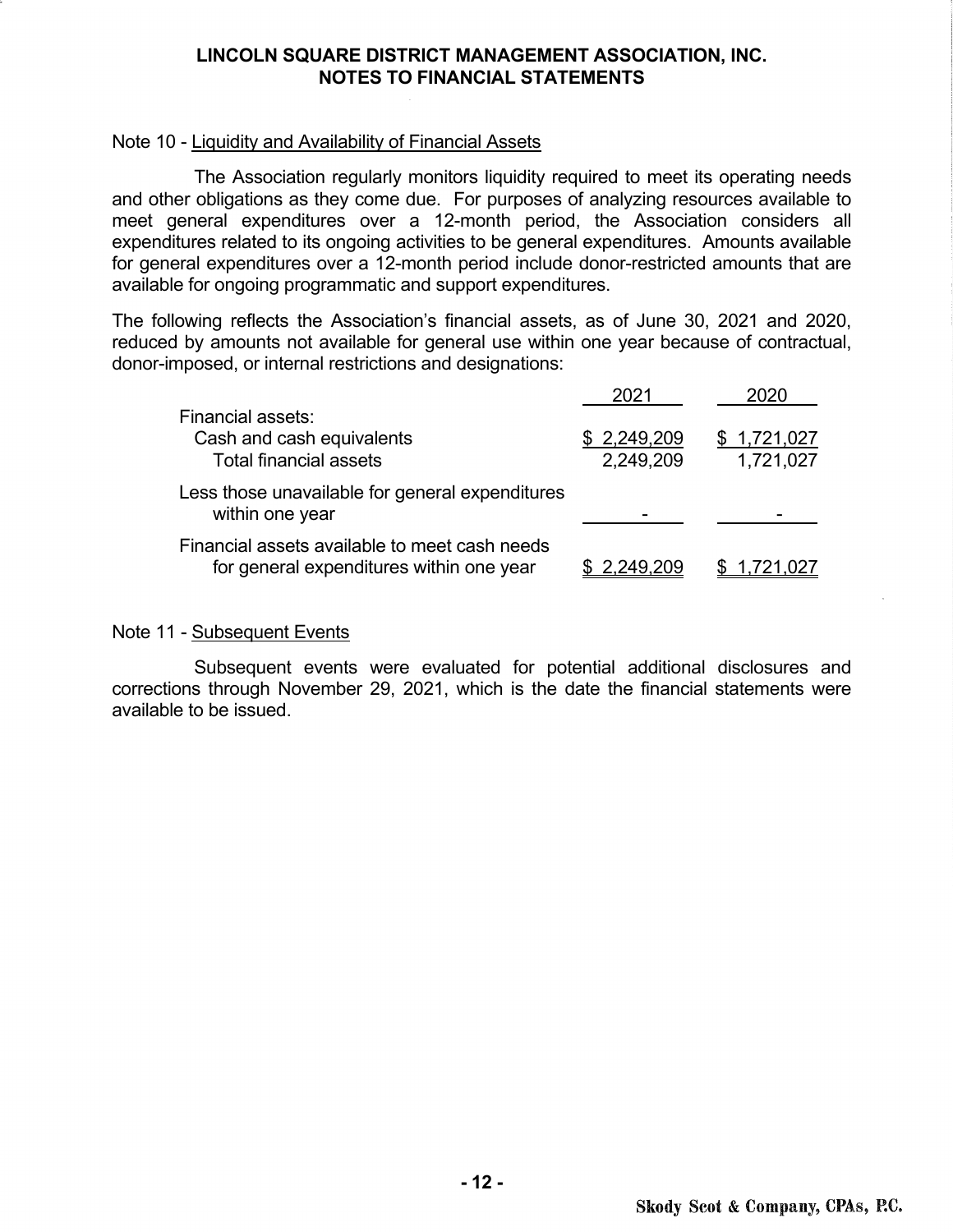

Skody Scot & Company, CPAs, P.C.

520 Eighth Avenue, Suite 2200, New York, NY 10018 • (T) 212-967-1100 • (F) 212-967-2002 www.skodyscot.com

### INDEPENDENT AUDITORS' REPORT ON SUPPLEMENTARY INFORMATION

To: The Board of Directors of Lincoln Square District Management Association, Inc.

 We have audited the financial statements of Lincoln Square District Management Association, Inc. as of and for the years ended June 30, 2021 and 2020, and have issued our report thereon dated November 29, 2021, which contained an unmodified opinion on those financial statements. Our audit was performed for the purpose of forming an opinion on the financial statements as a whole. The schedule of expenses and budget is presented for the purpose of additional analysis and are not a required part of the financial statements. Such information is the responsibility of management and was derived from and relates directly to the underlying accounting and other records used to prepare the financial statements. The information has been subjected to the auditing procedures applied in the audit of the financial statements and certain additional procedures, including comparing and reconciling such information directly to the underlying accounting and other records used to prepare the financial statements or to the financial statements themselves, and other additional procedures in accordance with auditing standards generally accepted in the United States of America. In our opinion, the information is fairly stated in all material respects in relation to the financial statements as a whole.

 *Skody Scot & Company, CPAs, PC*

New York, NY November 29, 2021